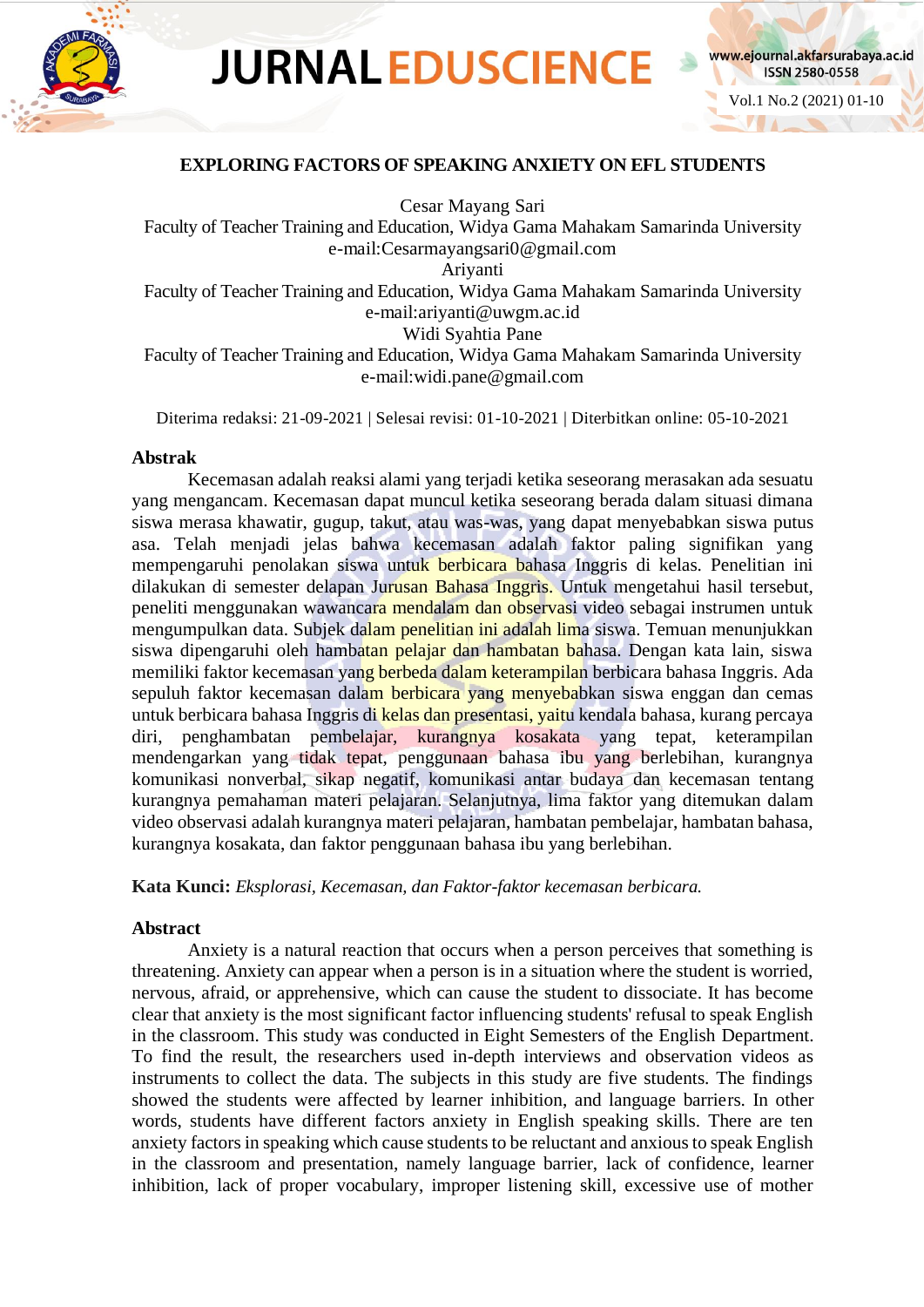

tongue, lacking nonverbal communication, negative attitude, intercultural communication finally the anxiety about lack of subject matter. Furthermore, the five factors found in the observation video are lack of subject matter, learner inhibition, language barrier, lack of vocabulary, and excessive use of mother tongue factors.

**Keywords:** *Exploring, anxiety, and Factor speaking anxiety.*

# **INTRODUCTION**

Anxiety is a natural reaction that occurs when a person perceives that something is threatening. Anxiety can appear when a person is in a situation where he or she is worried, nervous, afraid, or apprehensive, which can cause him or her to dissociate. It has become clear that anxiety is the most significant factor influencing students' refusal to speak English in the classroom (Mohtasham & Farnia, 2017).Furthermore, it has been established that students experience anxiety when confronted with English lessons as a foreign language in a classroom setting. The heightened sense of anxiety that students experience in the foreign language classroom frequently leads to an inability to learn English, particularly speaking skills. According to Sadighi & Dastpak (2017), foreign language is related to second language fields such as speaking and listening. When students learn a foreign language, it appears that anxiety is concerned with their speaking abilities. Furthermore, anxiety in foreign languages is one of the psychological aspects that contain feelings of fear that students may not be able to control at times (Javed et al., 2013). Furthermore, EFL learners frequently experience foreign language anxiety during the learning process, causing students to lose control and ignore fear and nervousness when learning foreign languages (Norris & Ortega, 2009). Furthermore, it has been established that students experience anxiety when confronted with English lessons as a foreign language in a classroom setting. The heightened sense of anxiety that students experience in the foreign language classroom frequently leads to an inability to learn English, particularly speaking skills (Al Hosni, 2014). Furthermore, as stated by Leong & Ahmadi (2017), foreign language is linked to second language fields such as speaking and listening. When students learn a foreign language, it appears that anxiety is concerned with their speaking abilities.  $\ell$ 

Some factors could be the cause of anxiety in learning English subjects as students' foreign language, and it might arise when students perform a speech in the classroom. According to Mohammed (2014), some factors hinder EFL learners from learning, making them feel anxious, such as fear of committing mistakes, negative evaluation, embarrassment, and self-confidence. These are factors that preventing students from speaking confidently. In addition, according to Mulyono (2019), he also mentioned that three factors contribute to foreign language speaking anxiety such as language barriers, negative attitude, and Intercultural communication apprehension. Furthermore, language barriers such as poor grammar, lack of vocabulary, unclear pronunciation, and interceptors language deficiency. For the negative attitude are students' inability to use only-English in English classes, students' fear of negative evaluation, and students' sensitivity to teachers' correcting comments (Hammad & Abu Ghali, 2015). And the factor of intercultural communicaction is cultural differences, norms, and behavior patterns have caused students to communicate with strangers or target speakers (Diao & Shamala, 2013).

Anxiety was a major issue for students when it came to speaking. In response to the issues, several factors have emerged as the center and problems that can affect students when speaking (Latha, 2012). According to Latha (2012), several factors contributed to students' speaking anxiety: Learner Inhibition, Lack of Motivation, Lack of Subject Matter,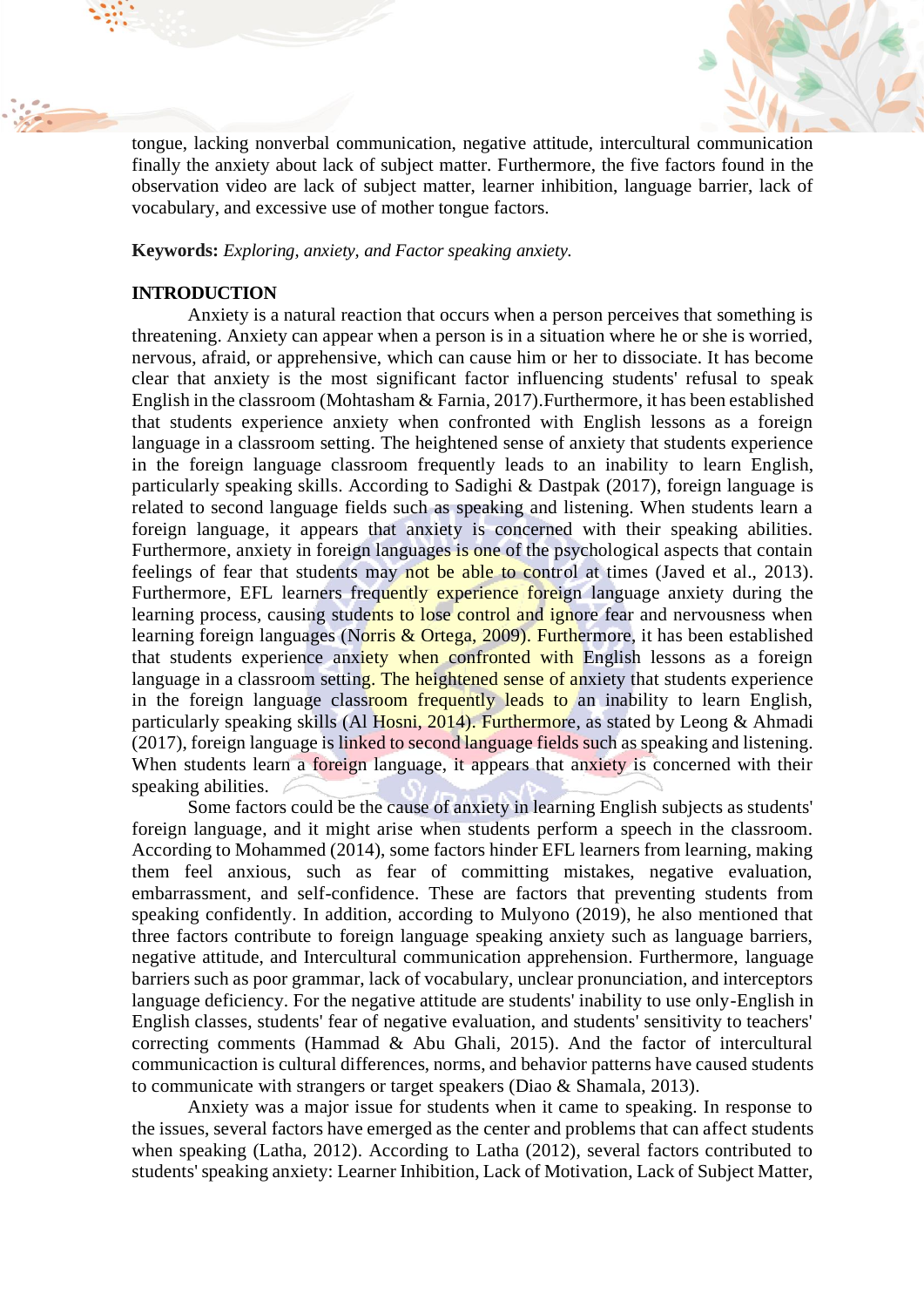

Lack of Proper Vocabulary, Lack of confidence, Improper Listening Skill, Poor non Verbal Communication, and Excessive uses Mother Tongue. On the other hand, the researchers observed when the students gave a presentation, had a group discussion, and practiced speaking in the classroom. As a result, the researchers discovered some students who were nervous about speaking in front of others. Therefore was a gap in this study that makes it different and important to research about this study, which is the study used students videos on practice speaking as the supporting instrument and in-depth interviews to strengthen and enrich the data on exploring the factors of speaking anxiety on EFL students. Based on the explanation, the researchers are interested in investigating this study with the research question *"What are the factors of speaking anxiety on EFL Students? .*

## **METHOD**

In this study, the researchers aplied a qualitative approach using the case study (Wisdom & Creswell, 2013). To obtain the information regarding speaking anxiety in the English education department of Widya Gama Mahakam Samarinda in the 8th semester. According to Creswell (2003) Case study is the activity a researchers exploreed in depth a program, an event, an activity, a process to one or more individuals. In this research, the main focus of the study is to find out the factors of speaking anxiety to students whose English is their foreign language. However, in selected the subject of this study the reseachers used purposive sampling Sarstedt et al. (2018), purposive sampling is selecting individuals in a group to be subjected to understand the research problem and research question, which is the subjects of this study was five students. To complete data from observation researchers also asked five students for the interview to find out their perceptions about factors of speaking anxiety in English course. The interview applied was semi structured interview where seven interview questions were developed under the topic, and the researchers collected the data from the informant by focusing on the research subject's experience and self-perception. In addition, the researchers used another supporting instruments that was the observation instrument is about analyze students video performance by students practiced speaking (Gardner & Brown, 2013).

# **FINDINGS AND DISCUSSION**

The findings showed several factors speaking anxiety faced by EFL students. In this result was divided into two part, namely: result from interview and result from video observation.

# **FINDINGS**

## *Results of Interviews*

The participants were coded as 'SL1' for the first participant, 'SL2' for the second participant, 'SL3' for the third participant, and this code goes up to 5 participants. The interviews were about the real situation of learning process in English speaking class, which is the researchers asked about the factors of speaking anxiety that faced by the students. Interview conducted in two sections. The first section was held in the fourth meeting on July 5, 2021 all questions and answer in Indonesia. The second section was held on July 6, 2021. Student gave their answers in Bahasa Indonesia. The following results of interview are: Question 1: What the problems in English speaking? Why?

The researchers discovered that all students' responses to anxiety in Speaking English differed. According to the results of the interviews, the following factors influenced students' anxiety in English speaking: language barriers, negative attitude, intercultural communication, poor nonverbal communication, lack of confidence, lack of subject matter, and learner inhibition. SL1 stated that she lacked vocabulary because she was always unsure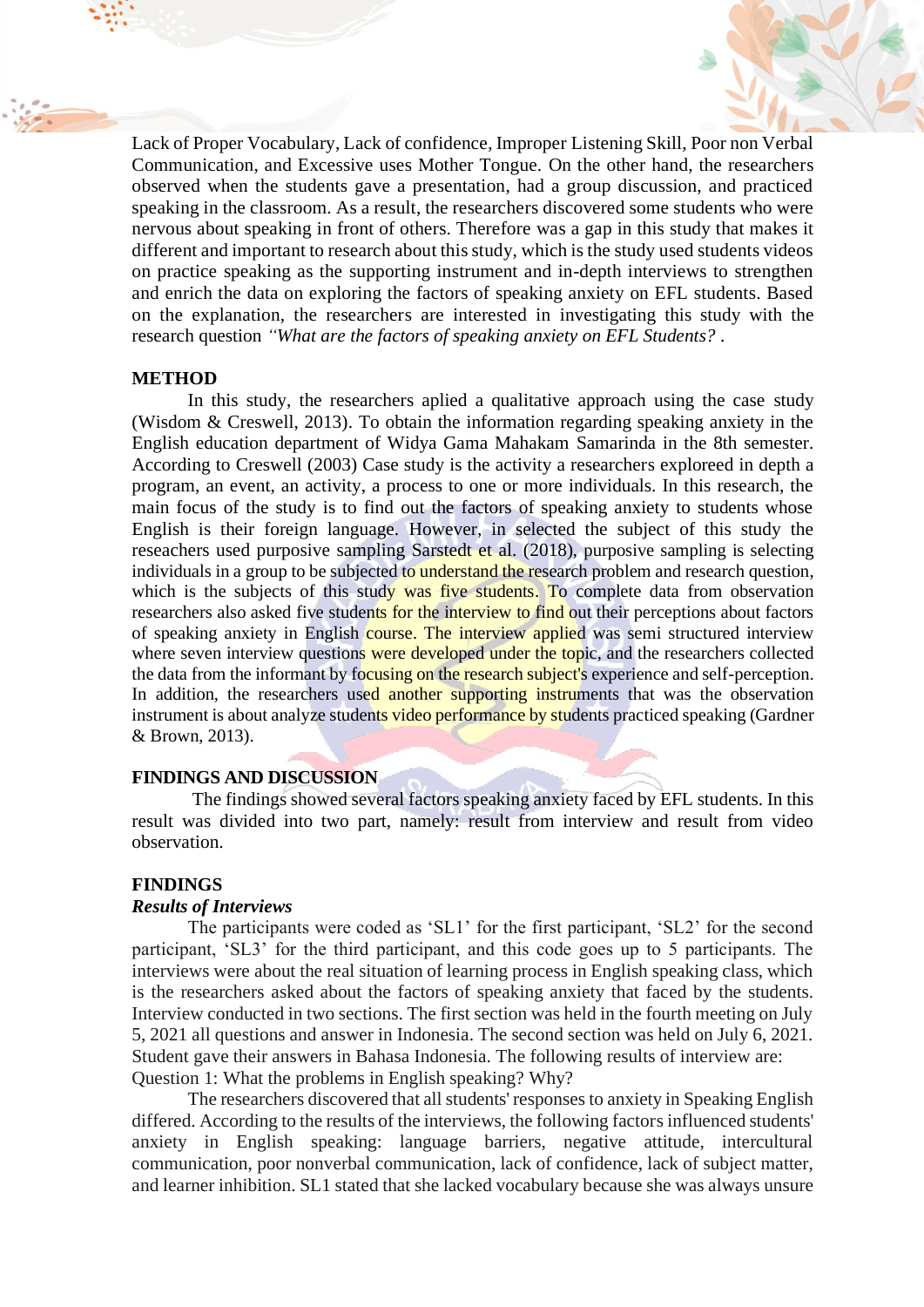

how to explain or translate the words, and she felt embarrassed or shy when giving a presentation or speaking English. SL1 stated that she lacked vocabulary because she was always unsure how to explain or translate the words, and she felt embarrassed or shy when giving a presentation or speaking English. In SL2, she claimed that she lacked confidence when giving presentations or speaking. S3 stated that she has anxiety because she constantly mispronounces words and makes grammatical errors when speaking. Both SL4 and SL5 made the same argument, claiming a lack of vocabulary, mispronunciation, and the need for speaking practice with a partner. Furthermore, the majority of students' speaking anxiety was influenced by a lack of vocabulary and learner inhibition. The result from the students showed that anxiety is greatly influenced by a lack of vocabulary. Question 2: Do students think speaking in English is difficult? Why?

The Second question examined students' motivation in speaking English to know the factors made them feel speaking in English is difficult. The result described that SL1 has diffcult in speaking English because she difficult to pronunce the English Word and most of EFL students on Eight semesters has same answer that think speaking English was difficult to them because their language barriers factors made them anxiety. Lack of grammar is one factor that contributes to students' anxiety in classroom presentation. some of the students were interviewed said when they spoke in class, they were more focused to apply correct grammar they want to say. So they would choose to be silence and think about correct grammar. Thus, anxiety will arise because most students prefer to be silent than conveyed opinions that they know. It means that lack of grammar is one of negative impact cause students feel anxious when presentations in front of the class. Furthermore, Poor pronunciation making students speak less clear. This condition will cause miscommunication between students who are presenting with other friends as audience. Moreover, this can disrupt learning processes, especially in class presentations. The statement was proved by the result intervewed between the subjects and researchers.

Question 3: Do students think speaking in their mother tongue is accessible than speaking in English? Why?

This question seeks to ascertain students' perceptions of when using their mother tongue was more accessible than speaking English. The students demonstrated a preference for their mother tongue over English, as a result of a lack of motivation to speak English. However, all of the subjects used their mother tongue excessively in their daily activities, particularly when speaking. As a result, they were nervous about speaking English because they were always translating and thinking in their mother tongue.

Question 4: How do students feel when students have a presentation in front of the class?

This question seeks to determine how and what factors of speaking anxiety caused them to have difficulties speaking English in front of the class. Furthermore, the results of the interviews revealed that all of the students were nervous about speaking English in front of the class. However, the subjects mentioned their expressions when she did the presentation in front of the class, and the students also mentioned her lack of subject matter or not fully understanding the material that she would present. The students are anxious because they rarely practice speaking English because English is a difficult language for them. As a result of this situation, students felt uneasy around their peers and the lecturer if they made mistakes in their speaking. Furthermore, based on the findings, the researchers discovered that the students have a variety of issues with their English, including vocabulary, word pronunciation, and grammar rules. All of this causes students to be nervous when speaking English. However, the findings revealed that a lack of subject matter was one of the factors contributing to the students' anxiety (SL1). Few admitted that when she didn't prepare enough for the test practice speaking, they usually get very anxious.

Question 5: What makes students anxious while speaking English in the classroom?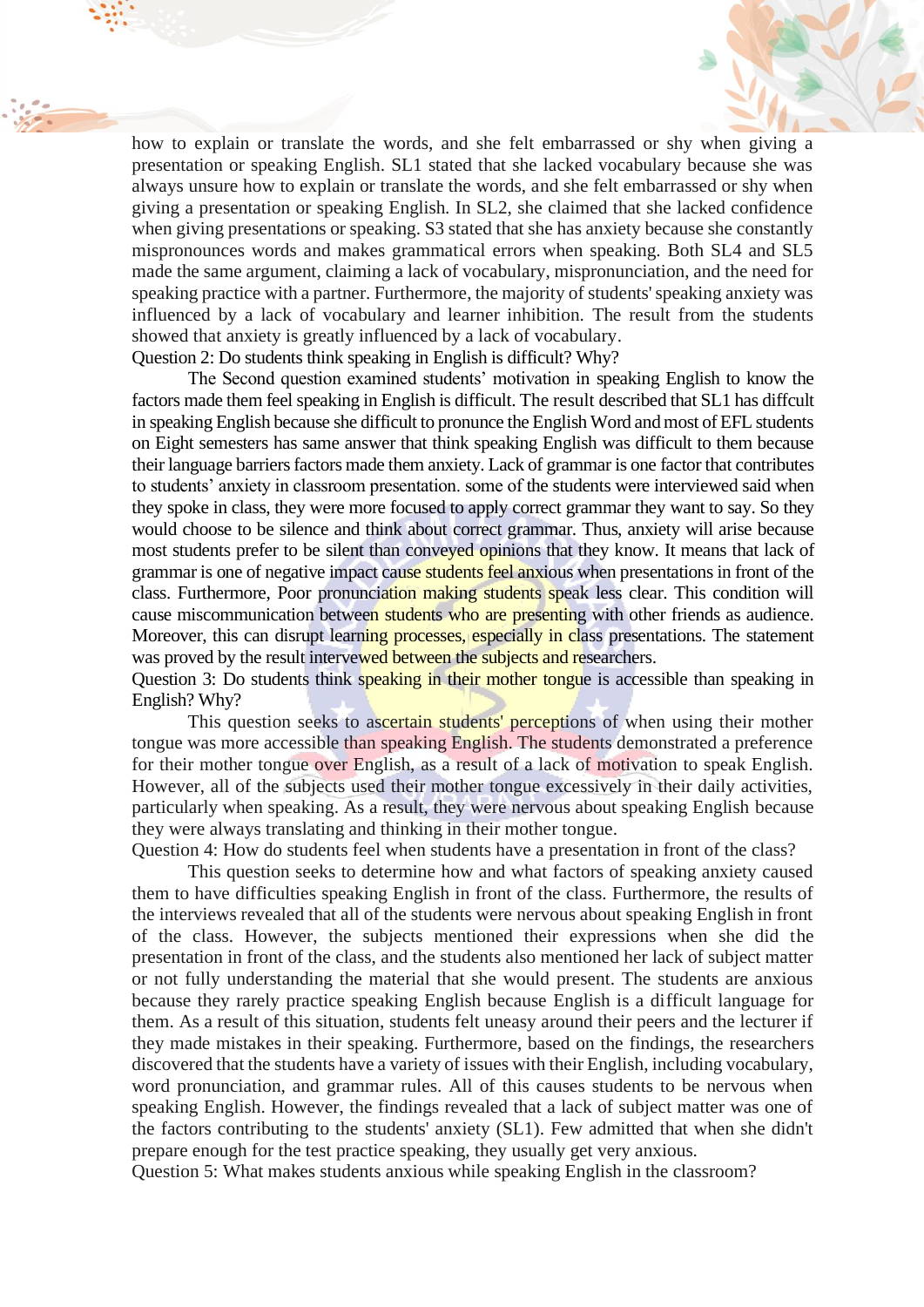

This question seeks to identify the most common causes of speaking anxiety that cause students to struggle in class. According to the findings, the majority of the factors that caused the students' anxiety were a lack of confidence and learner inhibition. In the case of a foreign language learner, the fear arises when the student is required to speak in front of a familiar audience or examiner. The worst part was that students who made mistakes began to lose focus. For a brief moment, their minds went blank and they were deafeningly silent. They are squirming, fidgeting, stammering, or stuttering. from the result interview, subjects stated they appeared distressed, worried, and even sweating. While others simply smiled or laughed to mask their nervousness. Students are concerned about the opinions of influential people such as teachers, friends, and parents.

Question 6 and 7: Do students feel scared to be judged when English speaking? Why and What happened if students made mistakes when students speak in front of the class?

The last question was to investigate factors speaking anxiety students' about how they feel when their made mistakes in front of the class. In addition, the result showed that all the students has fear to being judge by audience or their friend if they had mistakes in the presentation or when students had to speaking English in the front of class. From this statement, it is very clear that respondent is very afraid of getting an evaluation from the lecturer which can make her feel anxious. In addition, from the results of the interviews most students answered that they didn't want to talk because they were afraid of getting bad responses they did not want from their lecturer or friends. This is certainly very disturbing in the learning process especially in classroom presentation using English. Another factors that showed from the result interview when students are afraid of making mistakes they will not want to be active in class. Therefore, some students are afraid of making mistakes to speak English in front of class and make them felt anxious.

## *Results of Videos Observation*

Based on observation with video students are conducted by researchers that they can be used to find out the truth of the results of interview with students which can be used as supporting validity of data taken from interview with students. From the results of the observation, the reseacher found some students showed their anxiety when they did presentation and had explain the material on camera. The factors that showed are:

- a. Learner inhibition: the students feel nervous and feel worried when they speaking which is on the video students showed the anxious with their action because their worried to making mistakes in speaking.
- b. Lack of vocabulary: the students always saw the material on the camera and students stuck in some time when she explain the materials.
- c. Excesive use Mother Tongue that factors were distracted them in their presesentation or students in speaking English, which means the students she or he fluently speak in bahasa than speking in English.
- d. Language barriers: the students showed by unclear pronunciation some materials that had been explained on the video.
- e. Lack of subject Matter: the students always saw the list of material as directly behind the camera that makes them showed if their not understand fully about the material and make them anxious in speaking while on the presentation.

From the result observation video, the reseacher only found 5 factor of speaking anxiety on EFL students's there were: Learner Inhibition, Lack of vocabulary, Excesive use Mother Tongue, Language barriers, and Lack of subject Matter. Furthermore, from the result the reseacher found the Learners generally tend to make an excessive use of their mothertongue when it comes to the activities in productive skill namely, speaking. When the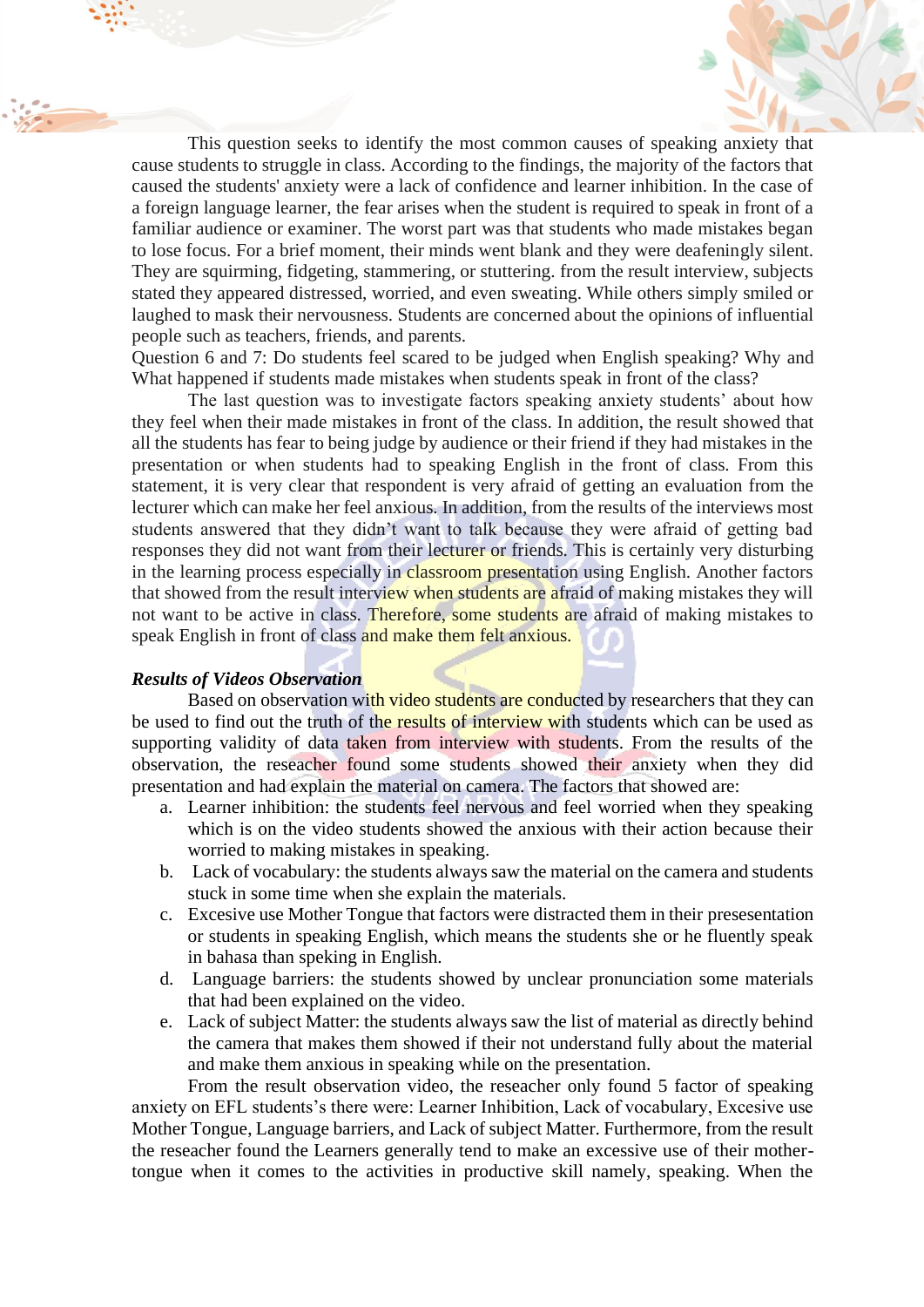

learners are asked to perform a speaking activity, they immediately start thinking about the topic in their mother tongue, frame what they want to say in their mother-tongue and then translate it into English, which often results in mistakes, in addition to this learners often tend to make use of their mother-tongue which results in losing the motive of learning the language and lack of practice.

In other words, the researchers found other factors i.e. speaking anxiety, except five factors that explained in above, such as: the poor non verbal communication in the observation video because all the subjects was explain the material with their body language and their expression to convey the message. Furthermore, the reseachers also not found the factors improper listening skill in their video presentation because the students already practiced to convey or deliver the message because if the listening skills of students are wrong or not good, then their speaking skills are not effective, which means the students has deliver material with many mistakes but on their video they already convey the material.

In addition, the another factor was not found was the factor of lack of motivation in their video showed the students active in speaking, the reseacher was not found this factors because the indicator of lack of moivation was the lack of active speaking and never doing exercises made the students anxious. Furthermore, another factor not found was lack of confidence, which is the students not shy because the students was dliver the material on the camera not in the front of their friends and as the indicator of this factor was if the students shy when perform, and students prevents them from improving their speaking skills. Moreover, another factor was not found by reseachers on the observation students video presentation is intercultural communication, which means the cultural differences, norms, and behavior patterns have caused students to communicate with strangers or target speakers. This factor was not found because they did not communicate with the target speakers because they only deliver or convey the material on the camera.

#### **DISCUSSION**

Based on the research findings from observation and interview, it is found that there are some factors that impact students' anxiety in speaking. The main factors were related with students' learner inhibition, lack of vocabulary, and Excessive use Mother Tongue factors. Some factors of speaking anxiety are Negative Evaluation, Improper listening skill, lack of subject matter, and Intercultural communicaction. Al Hosni (2014) argued factors of speaking anxiety make it difficult for students to speak in English. Students have speaking difficulties or cannot speak in English because they lack the necessary vocabulary items, grammar structures, and teaching strategies. In addition, the result from observation and interviewed showed that are several factors speaking anxiety has impact on their speaking skill. Furthermore, Latha (2012) stated that learner inhibition is exposure or stares from the audience or audiences have made students nervous and feel worried about making mistakes and being criticized, which makes students nervous, and has speaking anxiety. These factors are the most contributed to the learner's anxiety. Leaners are entice to have a fear of making mistakes. Moreover, Most the students in this study showed had a fear of making mistakes on their presentation or in speaking English, which means the student showed their learner inhibiton as the result on interviewed.

In this study the students always showed learner inhibition factors of speaking anxiety. This result was in line with theory Latha (2012) stated learner inhibition was exposure or stares from the audience or audiences have made students nervous and feel worried about making mistakes and being criticized, which makes students nervous, and has speaking anxiety and this statement also support with theory Hammad  $&$  Abu Ghali (2015) argued that negative attitude are students' inability to use only-English in English classes, students' fear of negative evaluation, and students' sensitivity to teachers' correcting comments. Therefore the students always feel and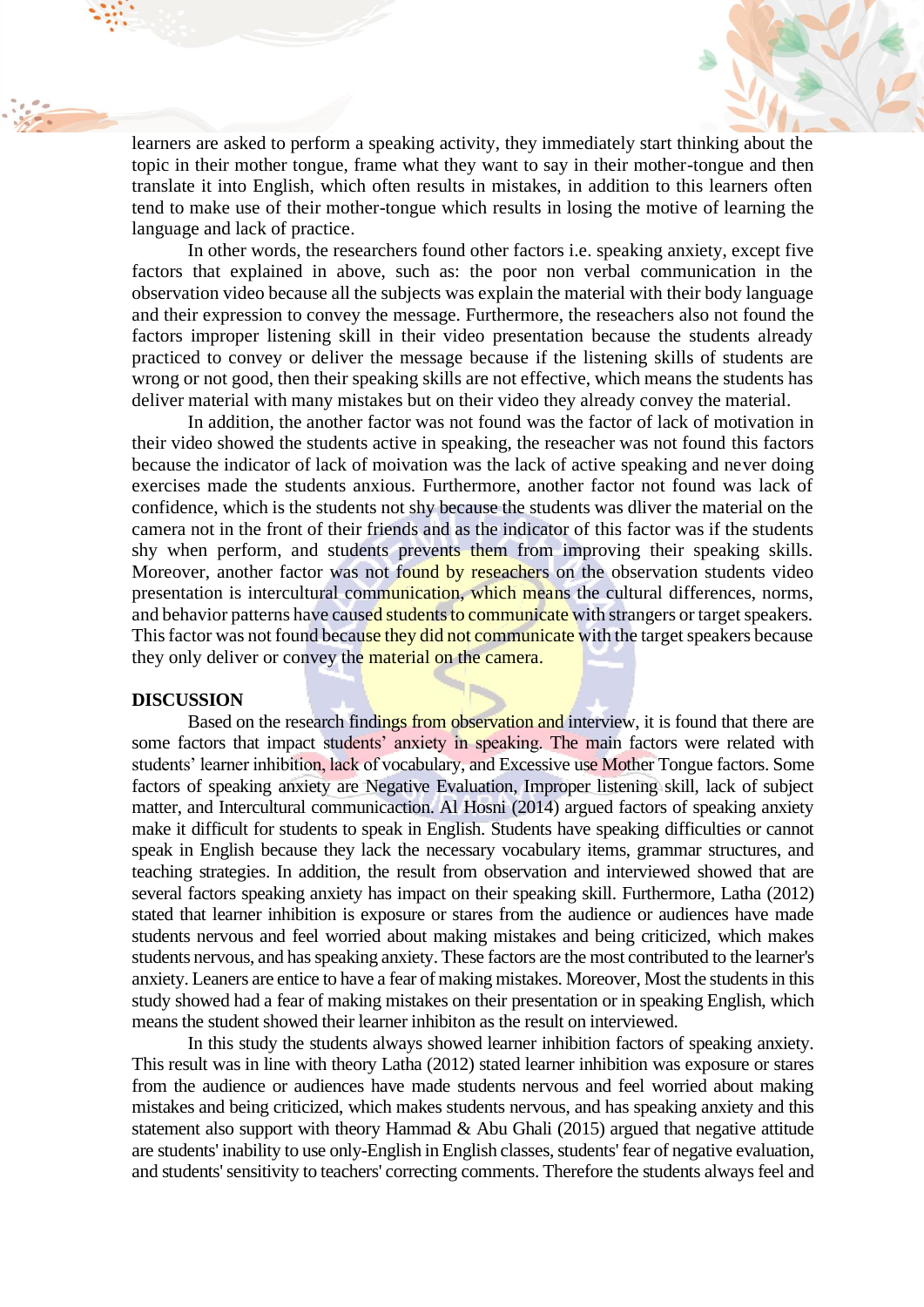

showed anxiety, particulary learner inhibition.

The results also indicated that most of the students have high anxiety on lack of confidence. According to Mohammed (2014), some factors hinder EFL learners from learning, making them feel anxious, such as fear of committing mistakes, negative evaluation, embarrassment, and self-confidence. These are factors that preventing students from speaking confidently. Moreover, the students showed they prefer used their mother tongue thand speaking English because it easy and the always ussually used it. Therefore, the students showed or had anxiety in speaking English because Latha (2012) stated that Too often using the mindset of the mother tongue when practicing speaking a foreign language makes a loss of sense of learning and makes speaking skills weak. On other hand, one of subject showed intercultural communication factors made student anxiety in speaking English that means she has different ways to catch or understanding in speaking skill. However, the result as suitable with the factor of intercultural communicaction from Diao & Shamala (2013) was cultural differences, norms, and behavior patterns have caused students to communicate with strangers or target speakers.

Furthermore, the results showed that factor contributes to students' anxiety in classroom presentation was lack of vocabulary. Students are difficult to organize and build ideas because vocabulary that they know just a little. Some of them do not master the sentence because difficult to speak with vocabulary that they not know. Therefore, lack of vocabulary can makes students anxious when they want to say something in presentation. A similar result was found by Sadighi & Dastpak (2017) lack vocabularies have also negative influence contribute to students' anxiety. However, from the result video observation the reseacher found five factors from students video presentation, and the another factors was not found because they deliver or convey the material with the camera that means they only take the video to deliver the material. However, the speaking anxiety of students was not dominant because they did not deliver the message in the front of class and their friends as directly.

#### **CONCLUSION**

In summary, this study has qualitatively investigated EFL students among five students in English Department, showing that all students experienced anxiety and showed their factors of speaking anxiety from the result interviewed and observation the video of presentation most of the students in English speaking skills were affected by learner inhibition, and language bariers. In other words, students have different factors anxiety in English speaking skills. Therefore, almost students had their ways to minimize their anxiety when they faced in presentation or public speaking. It is evident from the research that various factors anxiety are affecting the undergraduate final year students.

#### **REFERENCES**

Al Hosni, S. (2014). Speaking Difficulties Encountered by Young EFL Learners. *International Journal on Studies in English Language and Literature (IJSELL)*, *2*(6), 22–30.

https://www.researchgate.net/publication/270340628\_Speaking\_Difficulties\_Encount ered\_by\_Young\_EFL\_Learners

- Creswell. (2003). Creswell, J.W. (2003). Chapter One, "A Framework for Design." *Research Design Qualitative Quantitative and Mixed Methods Approaches*. https://doi.org/10.3109/08941939.2012.723954
- Diao, Z., & Shamala, P. (2013). Anxiety Of Speaking English In Class Among International Students In A Malaysian University. *International Journal of Education and Research*, *1*(11), 1–16. www.ijern.com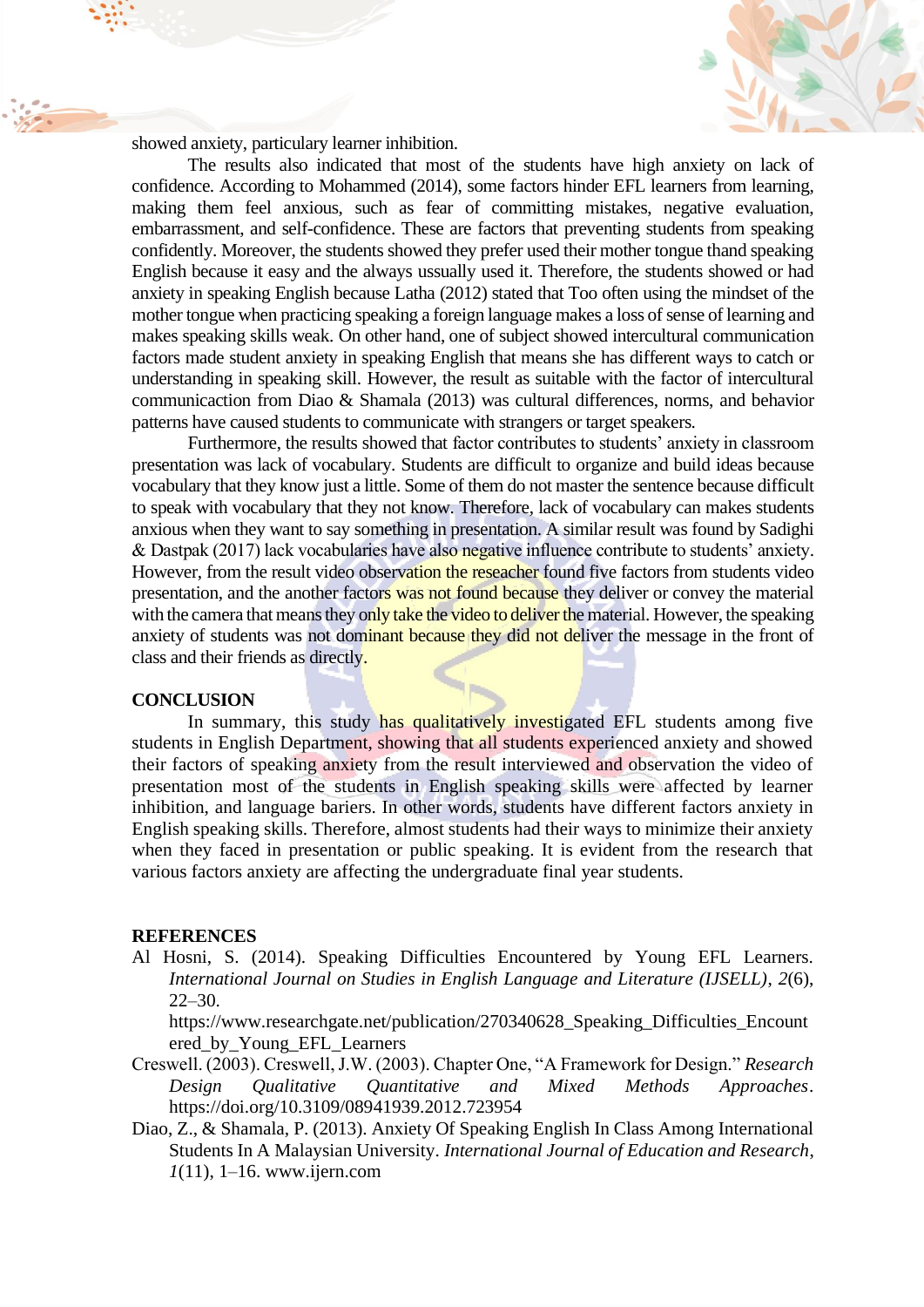

- Gardner, R. M., & Brown, D. L. (2013). A Test of Contemporary Misconceptions in Psychology. *Learning and Individual Differences*. https://doi.org/10.1016/j.lindif.2012.12.008
- Hammad, E. A., & Abu Ghali, E. M. (2015). Speaking Anxiety Level of Gaza EFL Preservice Teachers: Reasons and Sources. *World Journal of English Language*, *5*(3), 53– 64. https://doi.org/10.5430/wjel.v5n3p52
- Javed, M., Eng, L. S., Mohamed, A. R., & Sam, R. (2013). Comparative Study of The Pakistani and Indonesian Student's Anxiety Towards The English Language Learning. *Middle East Journal of Scientific Research*, *18*(11), 1563–1572. https://doi.org/10.5829/idosi.mejsr.2013.18.11.12456
- Latha, B. M. (2012). Teaching English as A Second Language: Factors Affecting Learning Speaking Skills. *International Journal of Engineering Research and Technology (IJERT)*, *1*(7), 1–6. www.ijert.org
- Leong, L.-M., & Ahmadi, S. M. (2017). An Analysis of Factors Influencing Learners' English Speaking Skill. *International Journal of Research in English Education*, *2*(1), 34–41. https://doi.org/10.18869/acadpub.ijree.2.1.34
- Mohammed, S. I. (2014). *Exploring factors that inhibit EFL learners from speaking English effectively : a case study of Libyan students* [University of Malta]. https://www.um.edu.mt/library/oar/handle/123456789/2748
- Mohtasham, L., & Farnia, M. (2017). English Speaking Anxiety: A Study of the Effect of Gender on Iranian EFL University Students' Perceptions. *International Journal of Research in English Education*, *2*(4), 66–79. https://doi.org/10.29252/ijree.2.4.66
- Mulyono, H. (2019). An Investigation of Factors Contributing to Foreign Language Speaking Anxiety among International Students in Indonesian Universities. *Register Journal*, *12*(1), 13. https://doi.org/10.18326/rgt.v12i1.13-27
- Norris, J. M., & Ortega, L. (2009). Towards an Organic Approach to Investigating CAF in Instructed SLA: The Case of Complexity. *Applied Linguistics*, *30*(4), 555–578. https://doi.org/10.1093/applin/amp044
- Sadighi, F., & Dastpak, M. (2017). The Sources of Foreign Language Speaking Anxiety of Iranian English Language Learners. *International Journal of Education and Literacy Studies*, *5*(4), 111. https://doi.org/10.7575/aiac.ijels.v.5n.4p.111
- Sarstedt, M., Bengart, P., Shaltoni, A. M., & Lehmann, S. (2018). The use of sampling methods in advertising research: a gap between theory and practice. *International Journal of Advertising*, *37*(4), 650–663. https://doi.org/10.1080/02650487.2017.1348329
- Wisdom, J., & Creswell, J. W. (2013). Integrating Quantitative and Qualitative Data Collection and Analysis While Studying Patient-Centered Medical Home Models. *Agency for Healthcare Reseach and Quality*. https://doi.org/No. 13-0028-EF.

## Appendix

Table Operation of Interview Guideline:

The questions of factors speaking anxiety develop and adaption from the theories Mulyono (2019), Latha (2012), Mohammed (2014), and Rafiyen (2016) as the indicators of this study.

| Source of Data   Question |             | Theory              | Domain          |
|---------------------------|-------------|---------------------|-----------------|
| Students of 1. What       |             | the   Latha, $2012$ | a. Speaking     |
| English                   | problems in |                     | anxiety was the |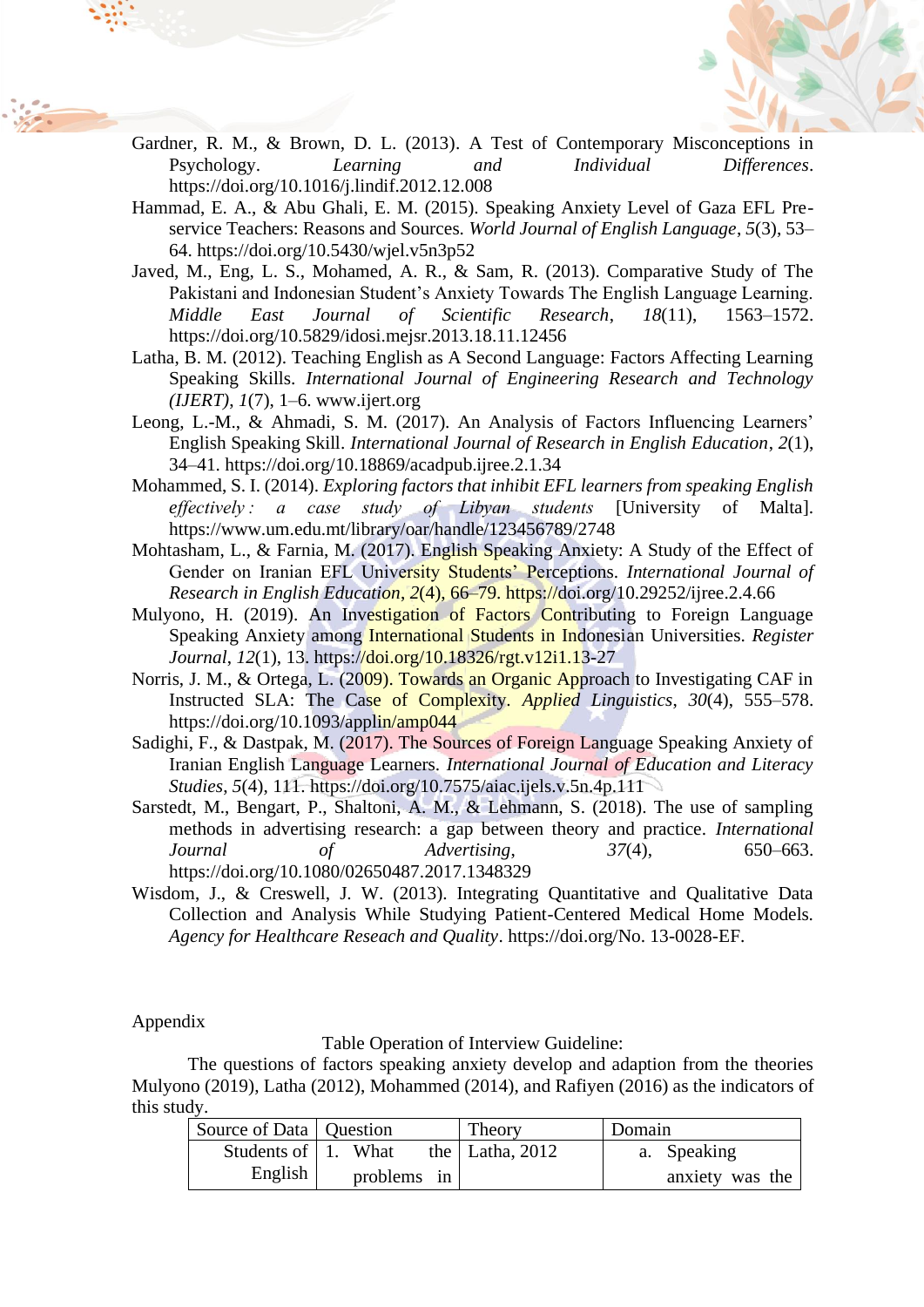| Department in<br>Semester<br>Eight | English<br>speaking?<br>Why?<br>Do students<br>2.<br>think<br>speaking<br>in<br>is<br>English<br>difficult?<br>Why?<br>Do students<br>3.<br>think<br>speaking in<br>their mother<br>tongue<br>is<br>accessible<br>than<br>speaking in<br>English?<br>Why? | <b>URABAY</b>                                | big<br>problems<br>faced<br>by<br>students,<br>responding<br>to<br>the<br>problems,<br>several<br>factors<br>have become the<br>center<br>and<br>problems<br>that<br>affect<br>can<br>students<br>in<br>speaking<br>b. Several factors,<br>namely,<br>have<br>influenced<br>speaking<br>anxiety: lack of<br>Motivation,<br>Inhibition,<br>Subject Matter,<br>Proper<br>Vocabulary,<br>Confidence,<br>Improper<br>Listening<br>skill,<br>Poor non-verbal<br>Communication,<br>and<br>Excessive<br>uses of Mother<br>Tongue |  |
|------------------------------------|-----------------------------------------------------------------------------------------------------------------------------------------------------------------------------------------------------------------------------------------------------------|----------------------------------------------|---------------------------------------------------------------------------------------------------------------------------------------------------------------------------------------------------------------------------------------------------------------------------------------------------------------------------------------------------------------------------------------------------------------------------------------------------------------------------------------------------------------------------|--|
|                                    | 4. How<br>do<br>students feel<br>when<br>students<br>have<br>a<br>presentation<br>in front of<br>the class?<br>What makes<br>5.<br>students<br>anxious<br>while                                                                                           | 2019<br>Mulyono,<br>Rafiyen<br>and<br>(2016) | Three factors contribute<br>foreign<br>language<br>to<br>speaking<br>anxiety:<br>language<br>barriers,<br>negative<br>attitude<br>(Hammad & Abu Ghali,<br>2015), and Intercultural<br>communication<br>apprehension (Diao $\&$<br>Shamala, 2013).                                                                                                                                                                                                                                                                         |  |